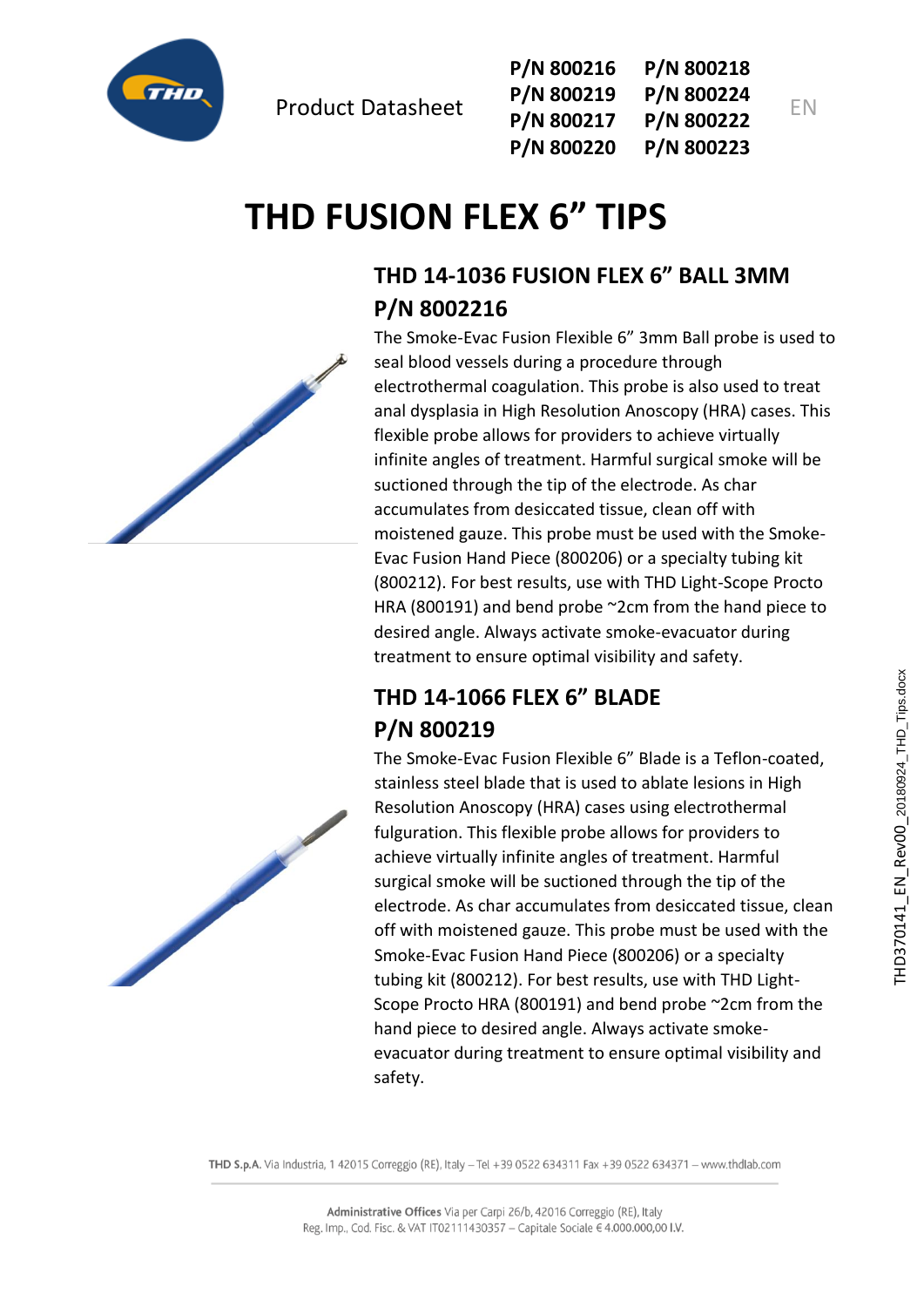

| P/N 800216 | P/N 800218 |   |
|------------|------------|---|
| P/N 800219 | P/N 800224 |   |
| P/N 800217 | P/N 800222 | F |
| P/N 800220 | P/N 800223 |   |

# **THD 14-1046 FUSION FLEX 6" BALL 5MM P/N 800217**

The Smoke-Evac Fusion Flexible 6" 5mm Ball is used to seal larger blood vessels using electrothermal coagulation. This flexible probe can also be used to treat more extensive cases of anal dysplasia in High Resolution Anoscopy (HRA) cases. This flexible probe allows for providers to achieve virtually infinite angles of treatment. Harmful surgical smoke will be suctioned through the tip of the electrode. As char accumulates from desiccated tissue, clean off with moistened gauze. This probe must be used with the Smoke-Evac Fusion Hand Piece (800206) or a specialty tubing kit (800212). For best results, use with THD Light-Scope Procto HRA (800191) and bend probe ~2cm from the hand piece to desired angle. Always activate smoke-evacuator during treatment to ensure optimal visibility and safety.

# **THD 14-1045T FUSION FLEX 6" SUCT COAG TIP**

#### **P/N 800220**

The Smoke-Evac Fusion 6" Flexible Suction Coag Tip is a Teflon-Coated tip that is used to suction both smoke and fluids while sealing blood vessels to allow for faster hemostasis. This flexible probe allows providers to achieve virtually infinite angles of treatment. Harmful surgical smoke and fluids will be suctioned through the tip of the electrode. If using an electrosurgical generator, this probe must be used with the Smoke-Evac Fusion Hand Piece (800206) and Tissue Catch Tubing Kit (800208). Recommended for use with THD Light-Scope Procto HRA (800191).



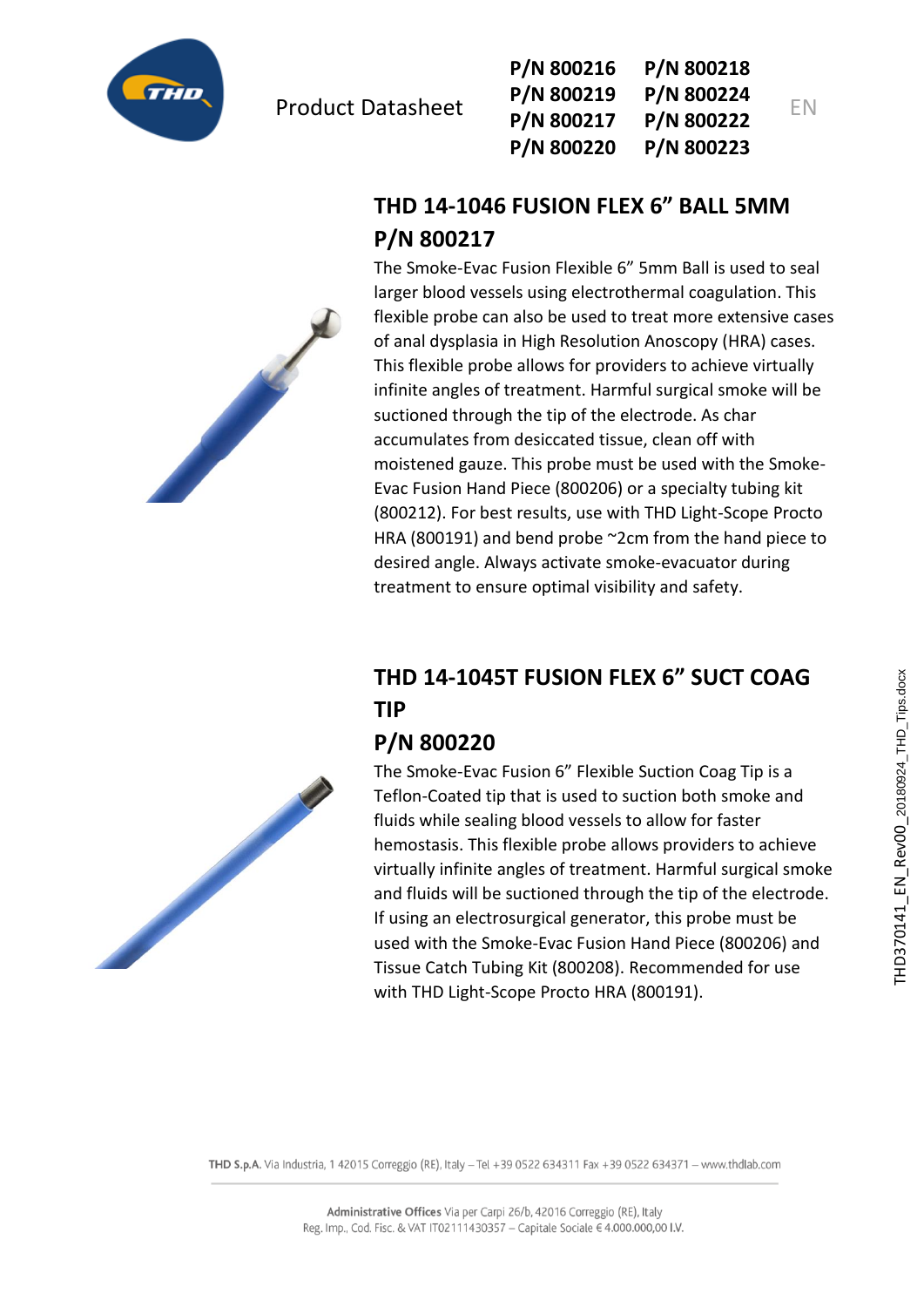

| P/N 800216 | P/N 800218 |    |
|------------|------------|----|
| P/N 800219 | P/N 800224 | EN |
| P/N 800217 | P/N 800222 |    |
| P/N 800220 | P/N 800223 |    |

## **THD 14-1056 FUSION FLEX 6" NEEDLE TIP P/N 800218**

The Smoke-Evac Fusion Flexible 6" Needle Tip is used for removal of condylomas in High Resolution Anoscopy (HRA) cases. The fine tip allows for cutting through tissue even when using a high frequency desiccator. This flexible probe allows for providers to achieve virtually infinite angles of treatment. Harmful surgical smoke will be suctioned through the tip of the electrode. As char accumulates from desiccated tissue, clean off with moistened gauze. This probe must be used with the Smoke-Evac Fusion Hand Piece (800206) or a specialty tubing kit (800212). For best results, use with THD Light-Scope Procto HRA (800191) and bend probe ~2cm from the hand piece to desired angle. Always activate smoke-evacuator during treatment to ensure optimal visibility and safety.

| THD FUSION FLEX 6" TIPS |        |                                           |
|-------------------------|--------|-------------------------------------------|
| Q.ty                    | Code   | <b>Denomination</b>                       |
| 1                       | 800216 | THD 14-1036 FUSION FLEX 6" BALL 3MM       |
| 1                       | 800219 | THD 14-1066 FLEX 6" BLADE                 |
| 1                       | 800217 | THD 14-1046 FUSION FLEX 6" BALL 5MM       |
| 1                       | 800220 | THD 14-1045T FUSION FLEX 6" SUCT COAG TIP |
| 1                       | 800218 | THD 14-1056 FUSION FLEX 6" NEEDLE TIP     |

| <b>CONNECTED DEVICES</b> |        |                                        |
|--------------------------|--------|----------------------------------------|
| Q.ty                     | Code   | <b>Denomination</b>                    |
|                          | 800181 | THD SMOKE EVACUATOR SE02-220           |
|                          | 800231 | THD DERM A942 HIGH FREQ.               |
|                          | 800182 | THD A1250 ESU (ELECTRIC SURGICAL UNIT) |

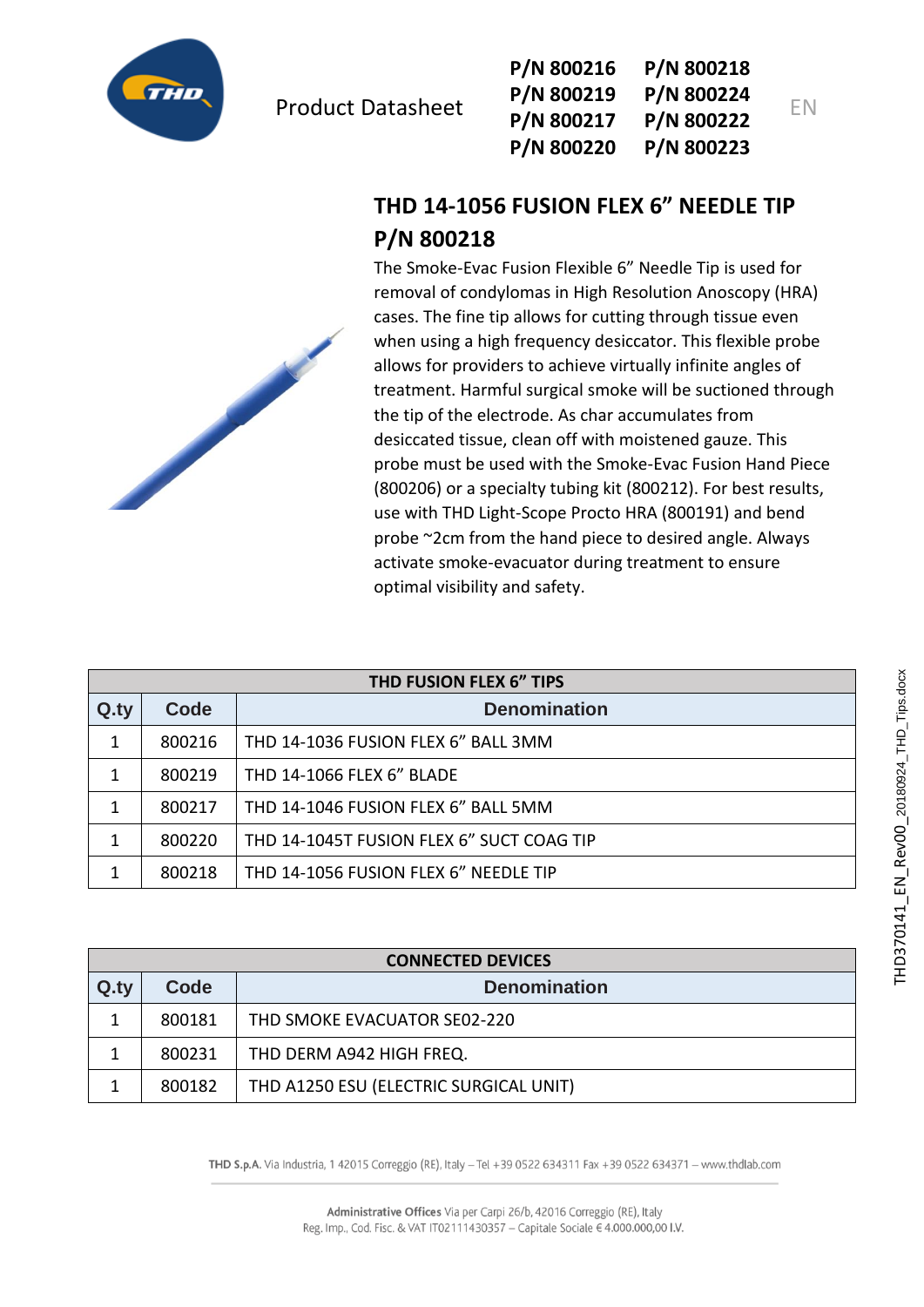

**P/N 800216 P/N 800219 P/N 800217 P/N 800220 P/N 800218 P/N 800224 P/N 800222 P/N 800223**

# **THD FUSION 2" TIPS**

# **THD 14-1022 FUSION 2" BALL 5MM P/N 800224**

The Smoke-Evac Fusion 2" 5mm Ball Tip is used to seal larger blood vessels for perianal treatments using electrothermal coagulation. This probe can be used to treat more extensive cases of perianal dysplasia when more blood is present in High Resolution Anoscopy (HRA) cases. Harmful surgical smoke will be suctioned through the tip of the electrode. As char accumulates from desiccated tissue, clean off with moistened gauze. This probe must be used with the Smoke-Evac Fusion Hand Piece (800206) or specialty tubing kit (800212).



# **THD 14-1002PA FUSION 2" PLASTIC BLADE P/N 800222**

The Smoke-Evac Fusion 2" Plastic Blade is a Teflon-coated, stainless steel blade that is used to ablate perianal lesions in High Resolution Anoscopy (HRA) cases using electrothermal fulguration. As char accumulates from desiccated tissue, clean off with moistened gauze. This probe must be used with the Smoke-Evac Fusion Hand Piece (800206) or a specialty tubing kit (800212).